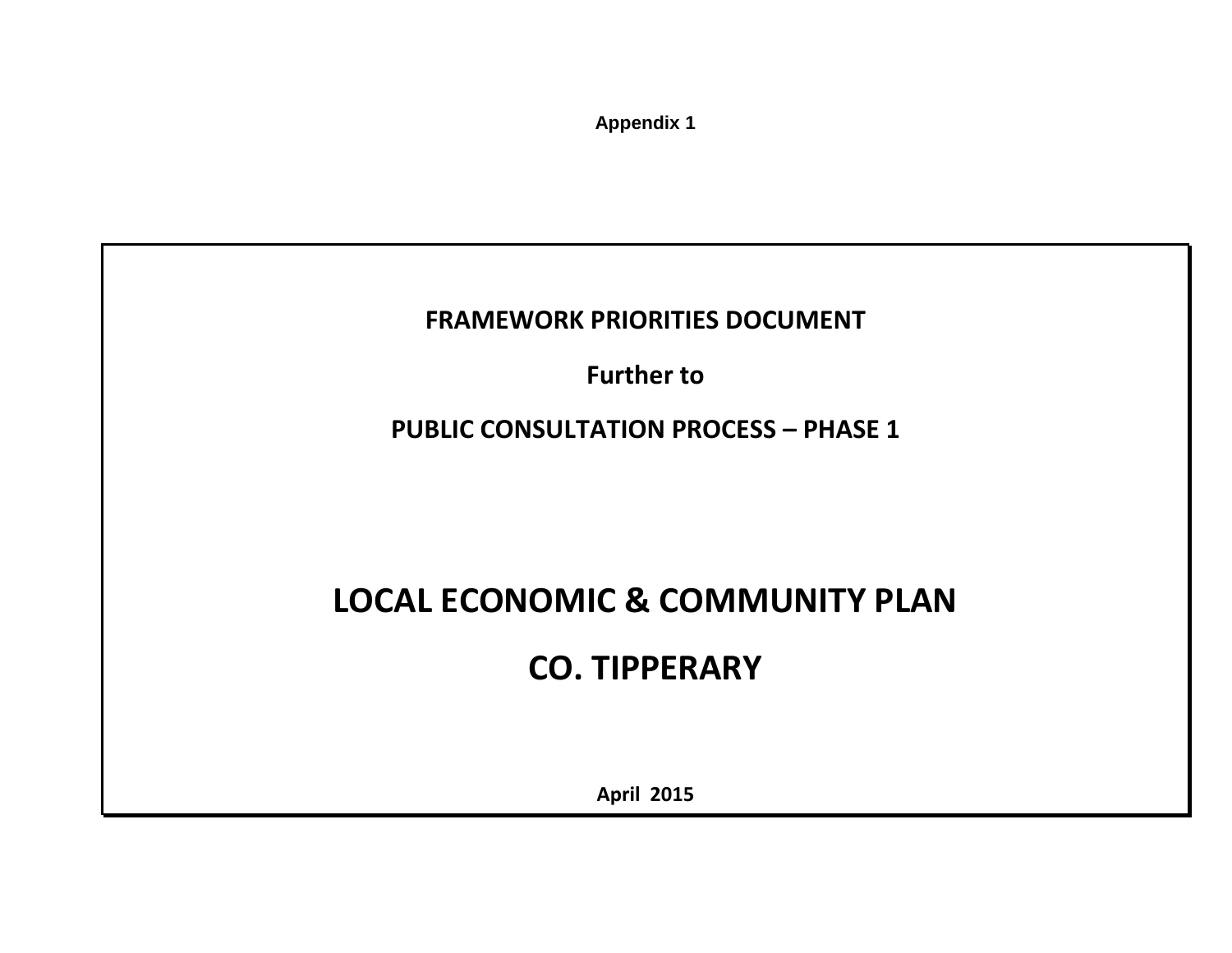## **Framework Priorities**

# **Co. Tipperary Local Economic & Community Plan**

The role of the Local Economic and Community Plan (LECP) is to promote a more integrated and targeted approach to addressing strategic issues (and consequently public spend) through the delivery of key services in a way that meets the needs of the community. What constitutes community needs has been heavily influenced by the views of the community themselves but within the context of Government policies and priorities. The key priorities identified in Phase 1 of this plan making process are based on an approach that:

- supports the policy requirements of Government and its operational bodies  $\bullet$
- provides clarity as to what are the key issues from the citizens perspective  $\bullet$
- ensures that, where available, evidence will be used to verify or challenge perspectives  $\bullet$
- prioritises key actions in order to ensure that the limited available resources will be appropriately targeted at those areas and issues which have  $\bullet$ the greatest need and/or where the greatest potential can be leveraged
- concentrates on those actions where cooperation and collaboration among local agencies would deliver better services to the people of  $\bullet$ Tipperary.

The Co. Tipperary Local Economic & Community Plan (LECP) is currently at Phase 1 of the LECP process. A *Framework Document* in relation to the LECP has been developed in consultation with key stakeholders/agencies taking into account relevant national and local policy and research data. This framework document focuses on what these stakeholders perceive to be the key priorities for the social, community and economic development of the county and as such outlines overarching issues/objectives to be addressed over the lifetime of the LECP. As part of Phase 1 of the LECP consultation process a series of workshops for members of the public were held where:

- information was provided on the background and process for the development of the LECP for Co. Tipperary  $\bullet$
- an opportunity was provided for members of the public to comment/amend/add to key priorities to be addressed over the life of the LECP.  $\bullet$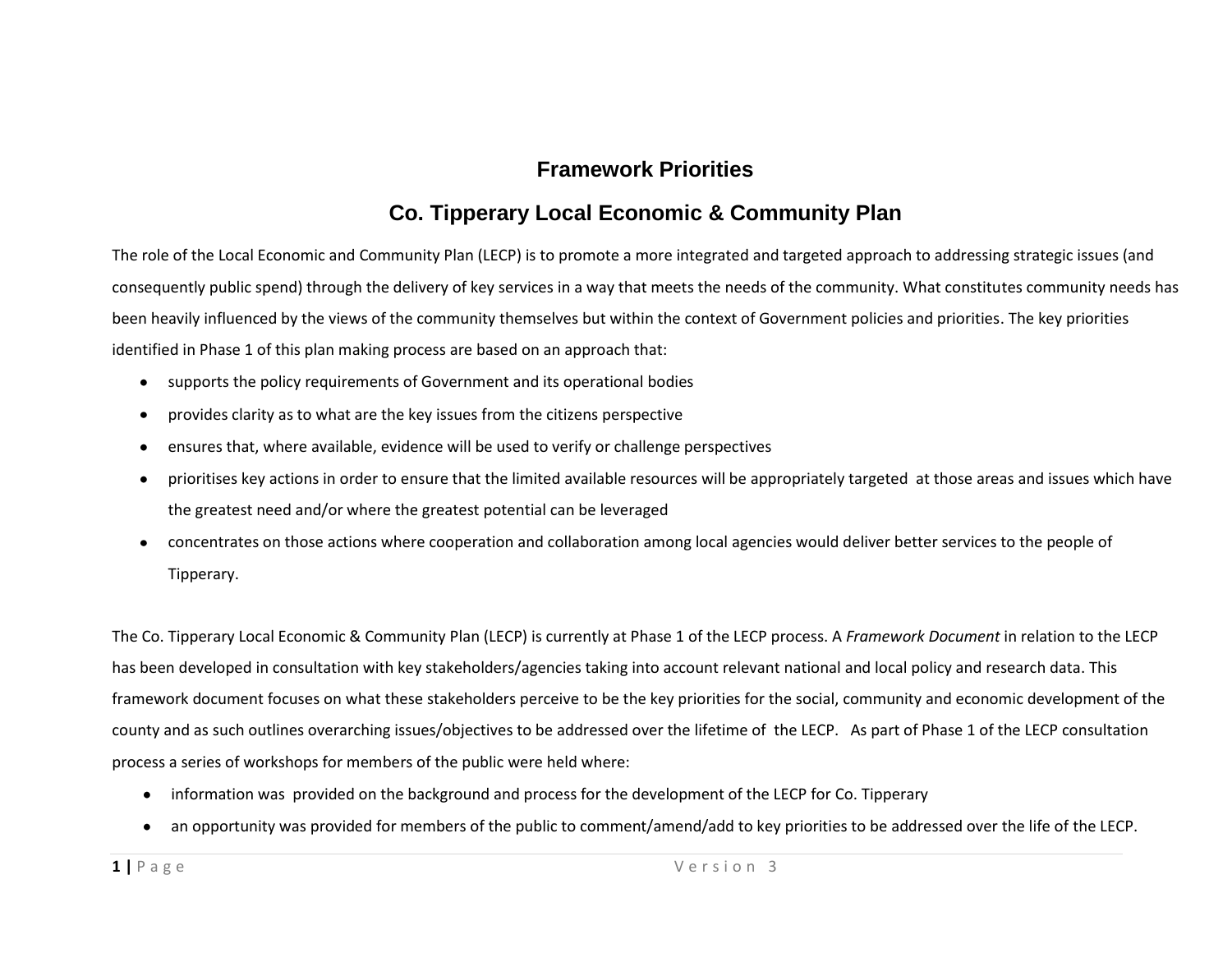The content below is the outcome of the above processes and constitutes the Framework Priorities for County Tipperary. From this, further work will be undertaken in Phase 2 which will build on these actions, prioritise the actions in the context of the areas of greatest need/greatest opportunity and assign appropriate benchmark measurements.

# **Framework Priorities - Economic**

#### **Issue: Employment, Unemployment & Enterprise**

- 69% 71% of 20 64 year olds to be employed by 2020 (requires 0.6% increase per annum)
- 2.5% of GNP/2% of Ireland's GDP is to be invested in R&D
- Early School Leaving reduce percentage of 18-24 years olds with at most lower secondary education and not in further education and training to 8%
- 60% of 30-34 year olds completing third level education or equivalent
- Greenhouse Gas emissions to be 20% lower than 2005 levels in the non-traded sector; 16% of energy from renewables; and move towards 20% improvement on energy efficiency savings
- Reduce number experiencing consistent poverty to 4% by 2016 and to 2% by 2020 from 2010 baseline rate of 6.3%. Irish contribution to Europe 2020 poverty target is to reduce by a minimum of 200,000 the population in combined poverty (consistent, at-risk-of-poverty or basic deprivation).

| Sub-Issue                                                                                                                                                                                                                                                                                                                                                                   | <b>Framework Priority</b>                                                                    | 2020 Target                                                                                                                                                                                                                                                                                                                                                            |
|-----------------------------------------------------------------------------------------------------------------------------------------------------------------------------------------------------------------------------------------------------------------------------------------------------------------------------------------------------------------------------|----------------------------------------------------------------------------------------------|------------------------------------------------------------------------------------------------------------------------------------------------------------------------------------------------------------------------------------------------------------------------------------------------------------------------------------------------------------------------|
| Creation of economic opportunity in all parts of<br>the county<br>Lack of new FDI<br>$\blacksquare$<br>Excessive focus on FDI attraction at<br>$\overline{\phantom{0}}$<br>expense of developing indigenous<br>sector<br>Need to provide economic opportunity in<br>$\blacksquare$<br>rural areas to halt rural decline<br>Need to support & promote specialities<br>$\sim$ | 1. To enable appropriate economic<br>development opportunities in all<br>parts of the County | Employment: 3.6 % increase on number of 20 - 64 year<br>olds employed based on Census 2011 numbers.<br>Unemployment: TBC<br>Tourism No.s:184,800 international visitors by 2020 (10%<br>3.<br>increase on the base year of 2013 of 168,000).<br>Tourism No.s:170,500 domestic visitors by 2020 (10%<br>4.<br>increase on base year 2013 of 155,000 domestic visitors). |
| within the county such as tourism; food;<br>agri tech etc<br>Use of Various Models e.g. Social<br>$\blacksquare$                                                                                                                                                                                                                                                            |                                                                                              |                                                                                                                                                                                                                                                                                                                                                                        |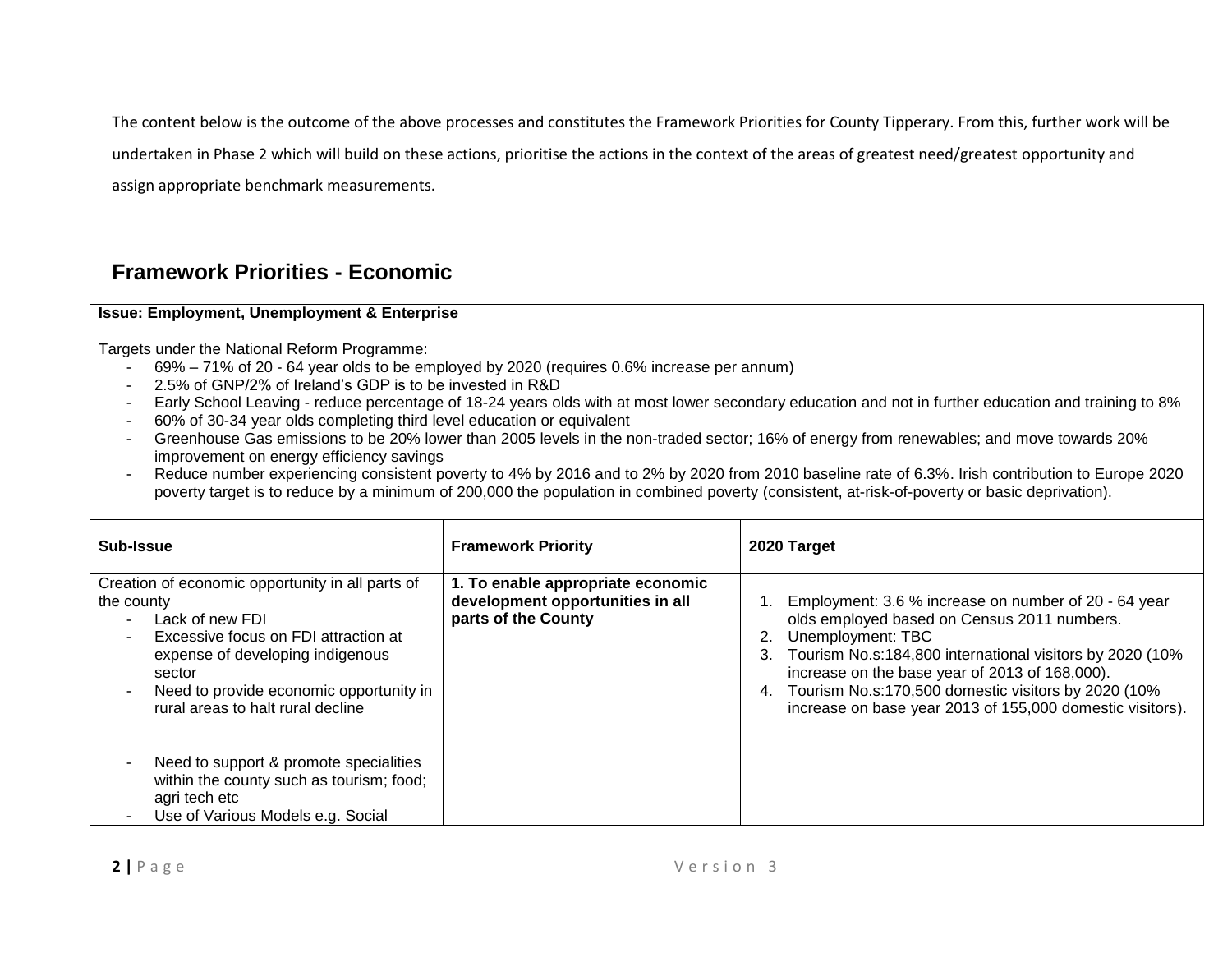- 69% 71% of 20 64 year olds to be employed by 2020 (requires 0.6% increase per annum)
- 2.5% of GNP/2% of Ireland's GDP is to be invested in R&D
- Early School Leaving reduce percentage of 18-24 years olds with at most lower secondary education and not in further education and training to 8%
- 60% of 30-34 year olds completing third level education or equivalent
- Greenhouse Gas emissions to be 20% lower than 2005 levels in the non-traded sector; 16% of energy from renewables; and move towards 20% improvement on energy efficiency savings
- Reduce number experiencing consistent poverty to 4% by 2016 and to 2% by 2020 from 2010 baseline rate of 6.3%. Irish contribution to Europe 2020 poverty target is to reduce by a minimum of 200,000 the population in combined poverty (consistent, at-risk-of-poverty or basic deprivation).

| <b>Sub-Issue</b>                                                                                                                                                                                                                                                   | <b>Framework Priority</b>                                                                                                                                                                              | 2020 Target                                                                                                                                                                                                                                                                                                                                            |
|--------------------------------------------------------------------------------------------------------------------------------------------------------------------------------------------------------------------------------------------------------------------|--------------------------------------------------------------------------------------------------------------------------------------------------------------------------------------------------------|--------------------------------------------------------------------------------------------------------------------------------------------------------------------------------------------------------------------------------------------------------------------------------------------------------------------------------------------------------|
| Enterprise.                                                                                                                                                                                                                                                        |                                                                                                                                                                                                        |                                                                                                                                                                                                                                                                                                                                                        |
| Reduce county's carbon footprint<br>Increase renewable energy technologies<br>& production<br>Support & promote energy businesses<br>Support businesses to reduce energy<br>consumption<br>Older buildings & dwellings requiring<br>energy efficiency improvements | 2. To improve the sustainability of the<br>County's energy use by supporting<br>enterprises in energy efficiency<br>reduction/improvements and by<br>growing the renewable energy<br>enterprise sector | Establish benchmark for Co. Tipperary and set targets based on<br>same to contribute to following national targets <sup>1</sup> :<br>1. Public Sector to reduce energy use by 33% by 2020<br>2. Greenhouse Gas Emissions 20% lower than 1990 emissions<br>3. 20% of energy from renewable technologies<br>4. 20% increase in energy efficiency savings |
| Deficiencies in infrastructure which will support<br>economic growth<br>Poor broadband coverage esp. in rural<br>areas                                                                                                                                             | 3. Identify, prioritise and address the<br>key infrastructural deficits which are<br>restricting the ability to deliver<br>appropriate economic development<br>opportunities in all parts of the       | Employment 3.6 % increase on number of 20 - 64 year<br>olds employed based Census 2011 numbers.<br>Unemployment: TBC<br>2.                                                                                                                                                                                                                             |

<sup>1&</sup>lt;br><sup>1</sup> New methods of calculation to be introduced at the end of 2015.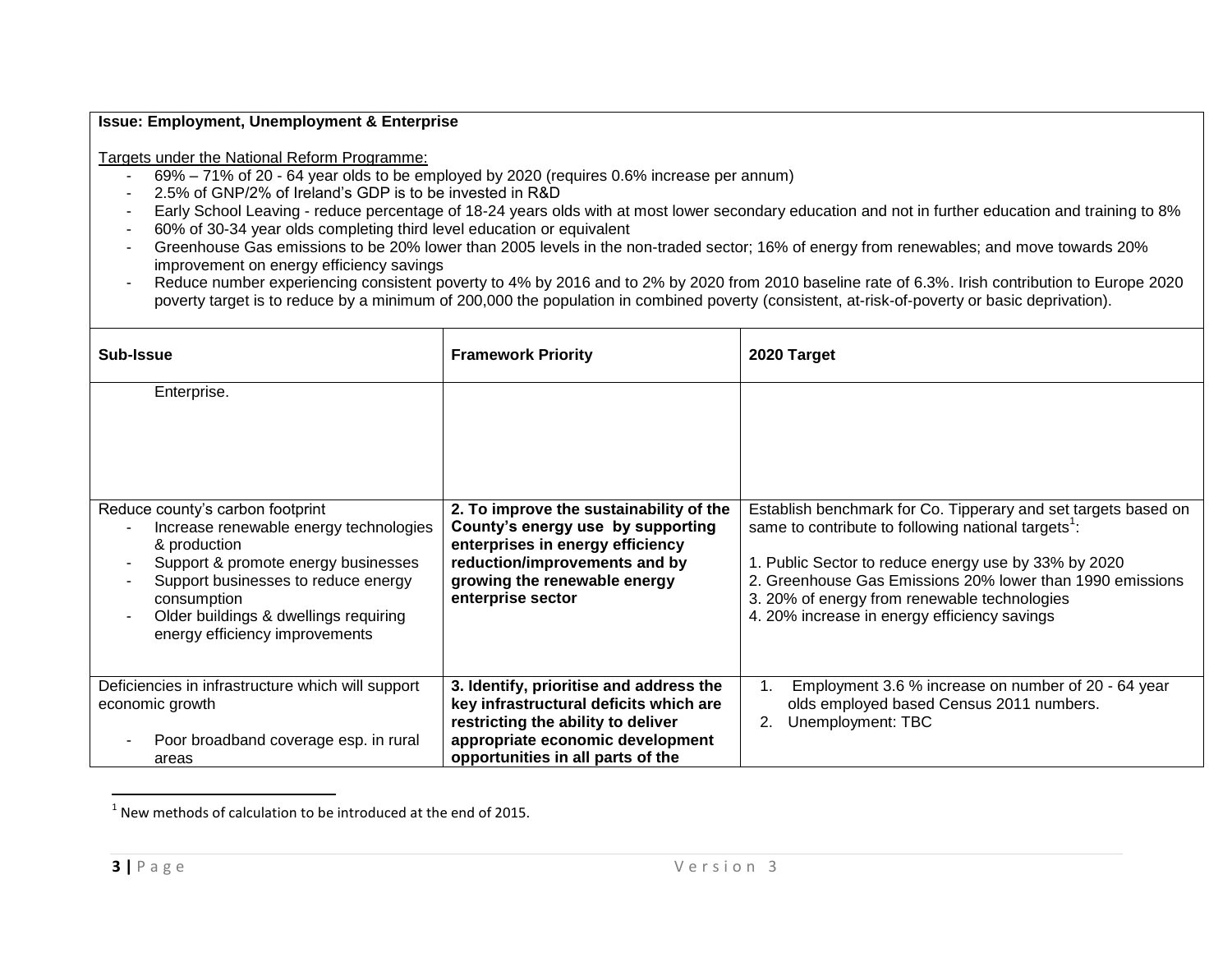- 69% 71% of 20 64 year olds to be employed by 2020 (requires 0.6% increase per annum)
- 2.5% of GNP/2% of Ireland's GDP is to be invested in R&D
- Early School Leaving reduce percentage of 18-24 years olds with at most lower secondary education and not in further education and training to 8%
- 60% of 30-34 year olds completing third level education or equivalent
- Greenhouse Gas emissions to be 20% lower than 2005 levels in the non-traded sector; 16% of energy from renewables; and move towards 20% improvement on energy efficiency savings
- Reduce number experiencing consistent poverty to 4% by 2016 and to 2% by 2020 from 2010 baseline rate of 6.3%. Irish contribution to Europe 2020 poverty target is to reduce by a minimum of 200,000 the population in combined poverty (consistent, at-risk-of-poverty or basic deprivation).

| Sub-Issue                                                                                                                                                                                                                        | <b>Framework Priority</b>                                                                                                                                            | 2020 Target                                                                                                                              |
|----------------------------------------------------------------------------------------------------------------------------------------------------------------------------------------------------------------------------------|----------------------------------------------------------------------------------------------------------------------------------------------------------------------|------------------------------------------------------------------------------------------------------------------------------------------|
| N24 upgrade<br>$\overline{\phantom{a}}$<br>North/South road/bus/rail connectivity<br>Water supply north of Clonmel<br>Development of appropriate tourism<br>infrastructure in two international<br>tourism destinations & county | County                                                                                                                                                               |                                                                                                                                          |
| Proper match between skills needs of enterprise<br>and skills of workforce particularly in context of<br>current and future industry needs                                                                                       | 4. Identify and address the skills<br>deficit in the County relevant to the<br>needs of a) existing employers and b)<br>future potential employment<br>opportunities | Employment 3.6 % increase on number of 20 - 64 year<br>olds employed based Census 2011 numbers.                                          |
| Stimulation of entrepreneurial activity                                                                                                                                                                                          | 5. Provide a robust and proactive<br>platform to support and enable a                                                                                                | Employment: 3.6 % increase on number of 20 - 64 year<br>olds employed based on Census 2011 numbers.                                      |
| Requirement to be more ambitious in start up<br>enterprise numbers for the county                                                                                                                                                | greater level of innovation and new<br>product development within industry;                                                                                          | 114 new microenterprise start-ups by 2020(LEO) - based<br>2.<br>on average of 14 start-ups per annum by LEO over the<br>past four years. |
| Difficulty in sustaining new start ups in $3 - 5$                                                                                                                                                                                | To proactively assist in enabling an                                                                                                                                 | 50 new start-ups by 2020(RDP).<br>3.                                                                                                     |
| year phase of their development                                                                                                                                                                                                  | increase in new enterprise start ups<br>throughout the county                                                                                                        | New benchmark to be set for firms in 3-5 year<br>4.<br>development phase and % sustained                                                 |
| Lack of sufficient HSPUs for size of county                                                                                                                                                                                      |                                                                                                                                                                      | 18 - 20 HSPUs by 2020.<br>5.                                                                                                             |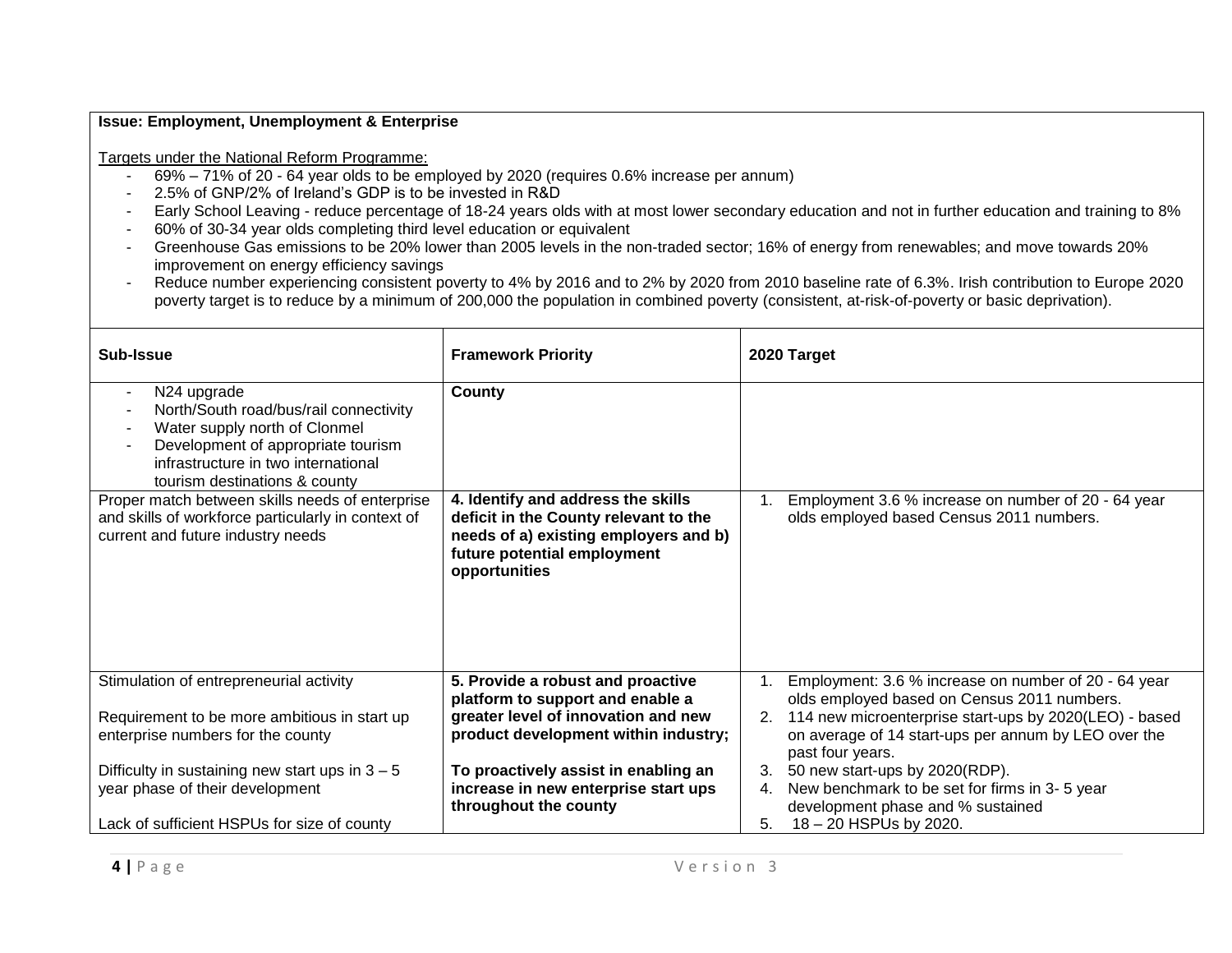- 69% 71% of 20 64 year olds to be employed by 2020 (requires 0.6% increase per annum)
- 2.5% of GNP/2% of Ireland's GDP is to be invested in R&D
- Early School Leaving reduce percentage of 18-24 years olds with at most lower secondary education and not in further education and training to 8%
- 60% of 30-34 year olds completing third level education or equivalent
- Greenhouse Gas emissions to be 20% lower than 2005 levels in the non-traded sector; 16% of energy from renewables; and move towards 20% improvement on energy efficiency savings
- Reduce number experiencing consistent poverty to 4% by 2016 and to 2% by 2020 from 2010 baseline rate of 6.3%. Irish contribution to Europe 2020 poverty target is to reduce by a minimum of 200,000 the population in combined poverty (consistent, at-risk-of-poverty or basic deprivation).

| Sub-Issue                                        | <b>Framework Priority</b>                                                                                                                                                          | 2020 Target                                                                                                                                                                                               |
|--------------------------------------------------|------------------------------------------------------------------------------------------------------------------------------------------------------------------------------------|-----------------------------------------------------------------------------------------------------------------------------------------------------------------------------------------------------------|
|                                                  | To address the support deficiencies<br>of existing enterprises who are<br>entering their $3 - 5$ year life cycle                                                                   |                                                                                                                                                                                                           |
|                                                  | To actively work with key sectors and<br>business to deliver a higher level of<br><b>High Potential Start Up Firms</b><br>(HSPUs) within the County                                |                                                                                                                                                                                                           |
| Attractiveness of Tipperary as a place to invest | 8. Maximise attractiveness of<br>Tipperary as a place to invest by<br>identifying the key attractors to<br>investors, prioritising same and<br>implementing on a prioritised basis | Set up benchmark process for the two strongest<br>performing<br>towns in the County by 2020.<br>Employment: 3.6 % increase on number of 20 - 64 year<br>2.<br>olds employed based on Census 2011 numbers. |
| The promotion of Tipperary as a place to invest  | 9. Actively market Tipperary as a<br>place to establish a successful<br>enterprise                                                                                                 | System in place to track new investments<br>Employment: 3.6 % increase on number of 20 - 64 year<br>olds employed based on Census 2011 numbers.                                                           |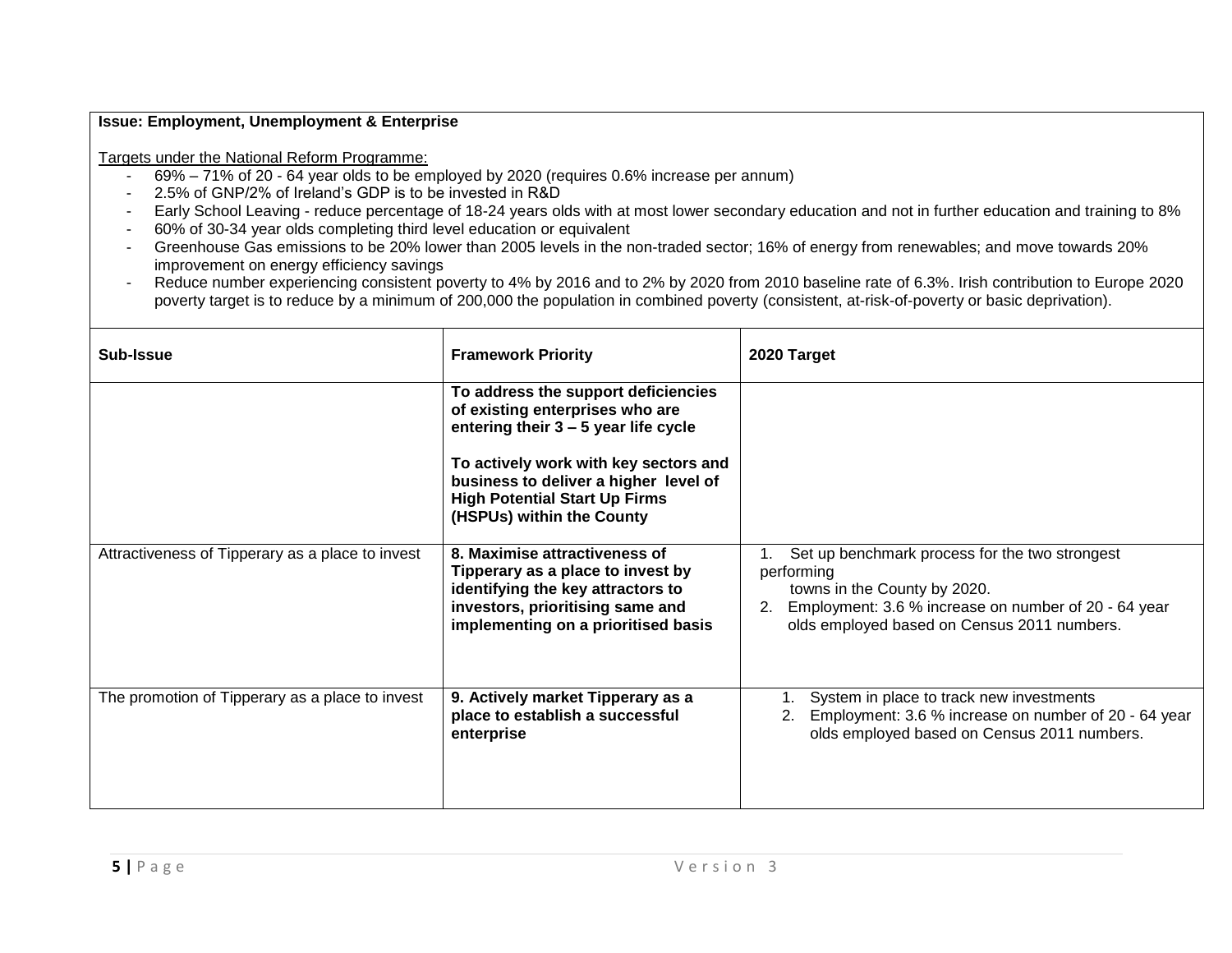- 69% 71% of 20 64 year olds to be employed by 2020 (requires 0.6% increase per annum)
- 2.5% of GNP/2% of Ireland's GDP is to be invested in R&D
- Early School Leaving reduce percentage of 18-24 years olds with at most lower secondary education and not in further education and training to 8%
- 60% of 30-34 year olds completing third level education or equivalent
- Greenhouse Gas emissions to be 20% lower than 2005 levels in the non-traded sector; 16% of energy from renewables; and move towards 20% improvement on energy efficiency savings
- Reduce number experiencing consistent poverty to 4% by 2016 and to 2% by 2020 from 2010 baseline rate of 6.3%. Irish contribution to Europe 2020 poverty target is to reduce by a minimum of 200,000 the population in combined poverty (consistent, at-risk-of-poverty or basic deprivation).

| Sub-Issue                                                                                                                                                                         | <b>Framework Priority</b>                                                                                                       | 2020 Target                                           |
|-----------------------------------------------------------------------------------------------------------------------------------------------------------------------------------|---------------------------------------------------------------------------------------------------------------------------------|-------------------------------------------------------|
| Vulnerability of some economic sectors and the<br>impact this will have on the economic<br>performance of the area<br>Retail<br>Construction<br>Mining<br>Over reliance on pharma | 11. Identify the most vulnerable<br>economic sectors & areas within the<br>County and identify ways of<br>mitigating the impact | Identify relevant factors and set appropriate targets |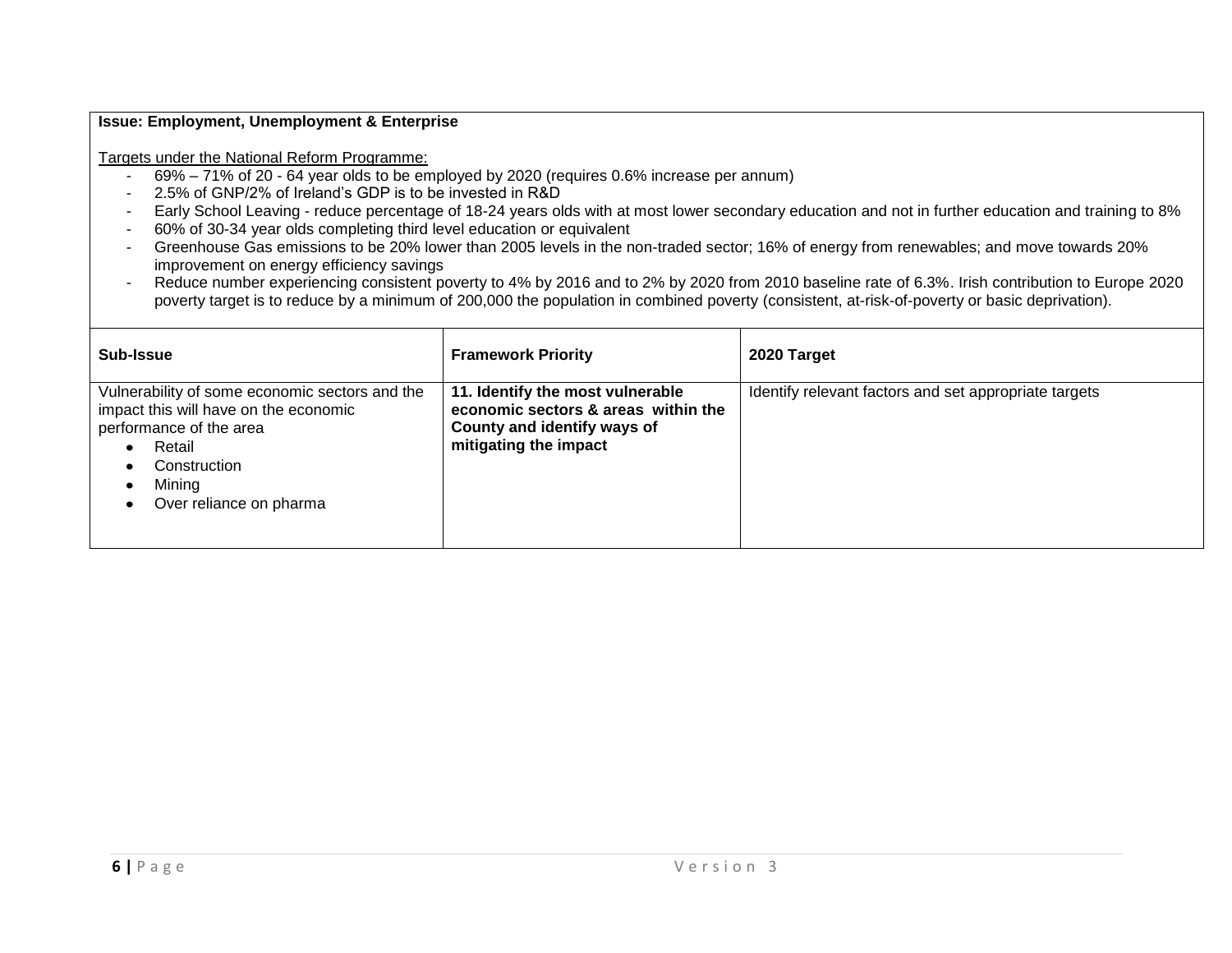# **Framework Priorities – Community & Social Inclusion**

#### **Issue: Poverty, Disadvantage & Social Exclusion**

- 69% 71% of 20 64 year olds to be employed by 2020 (requires 0.6% increase per annum)
- 2.5% of GNP/2% of Ireland's GDP is to be invested in R&D
- Early School Leaving reduce percentage of 18-24 years olds with at most lower secondary education and not in further education and training to 8%
- 60% of 30-34 year olds completing third level education or equivalent
- Greenhouse Gas emissions to be 20% lower than 2005 levels in the non-traded sector; 16% of energy from renewables; and move towards 20% improvement on energy efficiency savings
- Reduce number experiencing consistent poverty to 4% by 2016 and to 2% by 2020 from 2010 baseline rate of 6.3%. Irish contribution to Europe 2020 poverty target is to reduce by a minimum of 200,000 the population in combined poverty (consistent, at-risk-of-poverty or basic deprivation).

| Sub-Issue                                  | <b>Framework Priority</b>                               | <b>Target</b>                                  |
|--------------------------------------------|---------------------------------------------------------|------------------------------------------------|
| Areas of particular deprivation/persistent | 1. Seek to eliminate or significantly reduce areas with | Contribute to the national                     |
| poverty                                    | the highest level of social deprivation in the County   | target of Reducing consistent                  |
|                                            |                                                         | poverty to 4 per cent by 2016                  |
|                                            |                                                         | (interim target) and to 2 per                  |
|                                            |                                                         | cent or less by 2020, from a                   |
|                                            |                                                         | 2010 baseline of 6.2 per cent                  |
|                                            |                                                         | (no county measure of                          |
|                                            |                                                         | poverty)                                       |
|                                            |                                                         |                                                |
| Long Term Unemployed                       | 2. Address the high level of long term unemployed       | Contribute to the National targets in Pathways |
|                                            | through targeting those areas with the highest level of | to Work2015 published by INTRO - Assist        |
|                                            | long term unemployment in the County                    | 75,000 long-term unemployed at start of        |
|                                            |                                                         | 2012to move into employment by end             |
|                                            |                                                         | 2015.(national target for 2015 is 15000)       |
|                                            |                                                         | Department of Finance is projecting that the   |
|                                            |                                                         | unemployment rate will fall from an average of |
|                                            |                                                         | 13.5% in 2013 to 11.4% in 2016. (Youth         |
|                                            |                                                         | Guarantee Implementation Plan)                 |
|                                            |                                                         | Tipperary target: Assist 300 long term         |
|                                            |                                                         | unemployed people to move into employment      |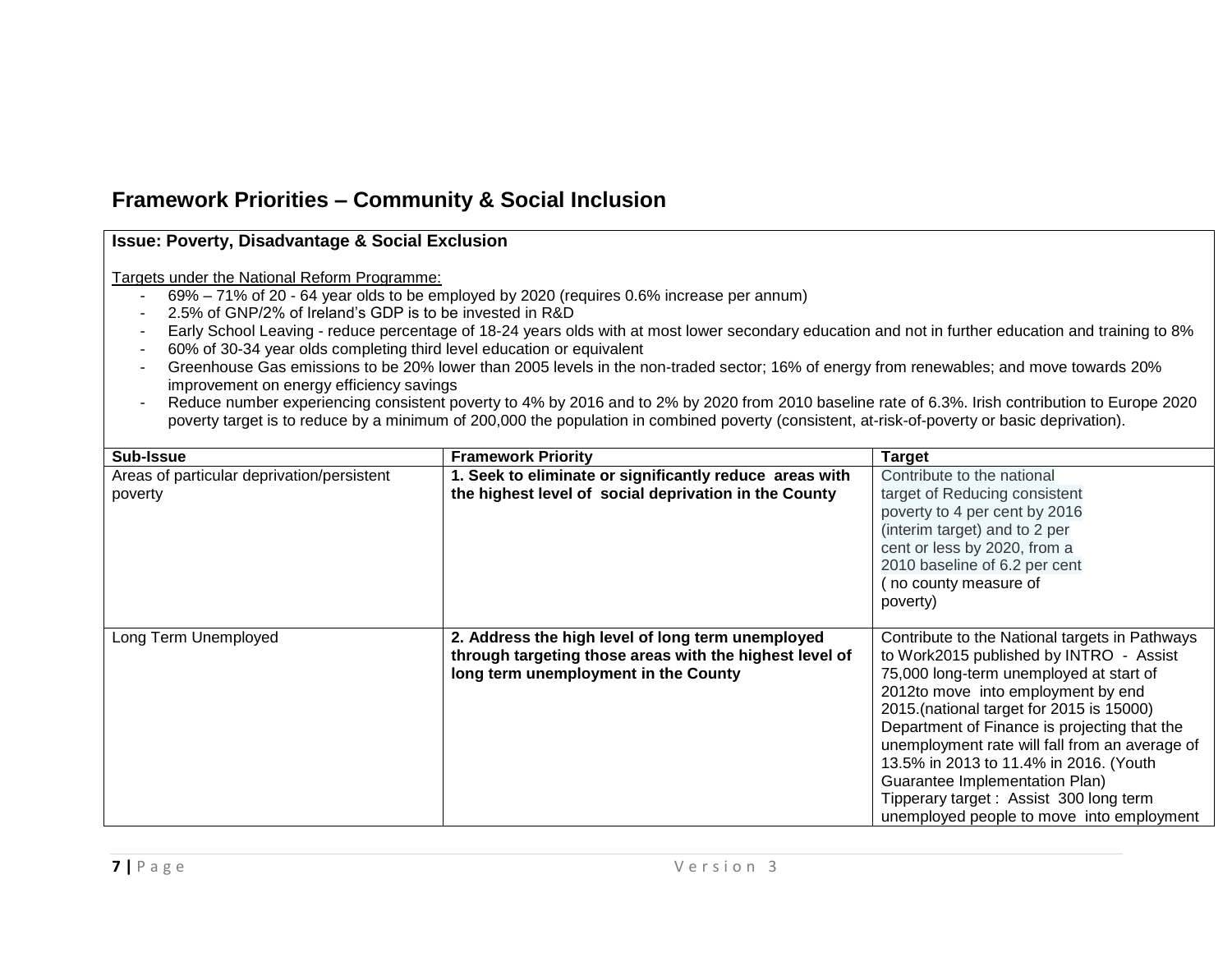- 69% 71% of 20 64 year olds to be employed by 2020 (requires 0.6% increase per annum)
- 2.5% of GNP/2% of Ireland's GDP is to be invested in R&D
- Early School Leaving reduce percentage of 18-24 years olds with at most lower secondary education and not in further education and training to 8%
- 60% of 30-34 year olds completing third level education or equivalent
- Greenhouse Gas emissions to be 20% lower than 2005 levels in the non-traded sector; 16% of energy from renewables; and move towards 20% improvement on energy efficiency savings
- Reduce number experiencing consistent poverty to 4% by 2016 and to 2% by 2020 from 2010 baseline rate of 6.3%. Irish contribution to Europe 2020 poverty target is to reduce by a minimum of 200,000 the population in combined poverty (consistent, at-risk-of-poverty or basic deprivation).

| Sub-Issue          | <b>Framework Priority</b>                                                                                                                      | <b>Target</b>                                                                                                                                                                                                                                                                                                                                                                                                                                                                                                                                                                                                                                                                                                                                                                                                                                               |
|--------------------|------------------------------------------------------------------------------------------------------------------------------------------------|-------------------------------------------------------------------------------------------------------------------------------------------------------------------------------------------------------------------------------------------------------------------------------------------------------------------------------------------------------------------------------------------------------------------------------------------------------------------------------------------------------------------------------------------------------------------------------------------------------------------------------------------------------------------------------------------------------------------------------------------------------------------------------------------------------------------------------------------------------------|
|                    |                                                                                                                                                | for each year of the LECP.<br>Reduce average length of time on live register<br>from 21 months to 12 months as per the<br>national target in the Pathways to Work 2015.                                                                                                                                                                                                                                                                                                                                                                                                                                                                                                                                                                                                                                                                                     |
| Youth Unemployment | 3. Address the high level of youth unemployment<br>through targeting those areas with the highest level of<br>youth unemployment in the County | Baseline: The unemployment rate amongst<br>young people in Ireland currently is 29.7%1<br>and 30,8152 young people are long term<br>unemployed (12 months or more).<br>National figures: 147,000 young people in<br>employment at the start of 2013. The level of<br>youth employment appears to have stabilised<br>and begun to grow again in the recent past,<br>showing a year-on-year increase of about<br>3,000 to reach 167,000 in the third quarter of<br>2013.<br>Youth Guarantee Implementation Plan: the<br>youth unemployment rate would be likely to fall<br>from its 2013 level of 28% to somewhere in the<br>range 21-23% by 2016.<br>South Tipperary: the Census recorded 1,892<br>young people under 25 years of age as<br>unemployed in April 2011.<br>North Tipperary: the Census recorded 1,300<br>young people under 25 years of age as |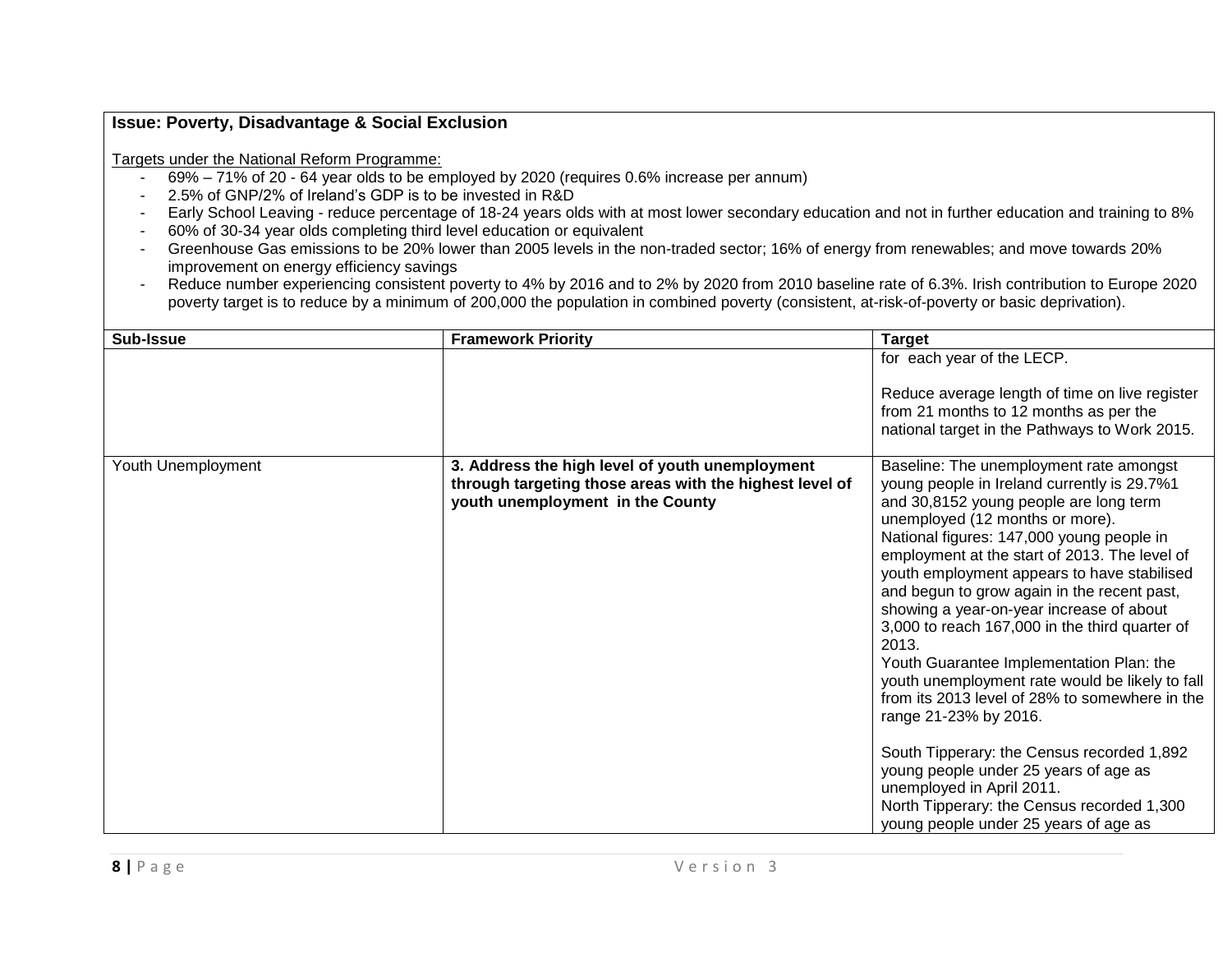Targets under the National Reform Programme:

- 69% 71% of 20 64 year olds to be employed by 2020 (requires 0.6% increase per annum)
- 2.5% of GNP/2% of Ireland's GDP is to be invested in R&D
- Early School Leaving reduce percentage of 18-24 years olds with at most lower secondary education and not in further education and training to 8%
- 60% of 30-34 year olds completing third level education or equivalent
- Greenhouse Gas emissions to be 20% lower than 2005 levels in the non-traded sector; 16% of energy from renewables; and move towards 20% improvement on energy efficiency savings
- Reduce number experiencing consistent poverty to 4% by 2016 and to 2% by 2020 from 2010 baseline rate of 6.3%. Irish contribution to Europe 2020 poverty target is to reduce by a minimum of 200,000 the population in combined poverty (consistent, at-risk-of-poverty or basic deprivation).

| <b>Sub-Issue</b> | <b>Framework Priority</b> | <b>Target</b>                                                                                                                                                                                                                                                                                                                                                                                                                                                                          |
|------------------|---------------------------|----------------------------------------------------------------------------------------------------------------------------------------------------------------------------------------------------------------------------------------------------------------------------------------------------------------------------------------------------------------------------------------------------------------------------------------------------------------------------------------|
|                  |                           | unemployed in April 2011<br><b>Tipperary Target:</b><br>Tipperary will meet the target in the<br>national Youth Guarantee Scheme: all<br>Young People $18 - 24$ who are<br>unemployed to be offered a job; work<br>experience; apprenticeship training or<br>combined work/training within a<br>defined period of time (4 months)<br><sup>2</sup> after leaving school/becoming<br>unemployed<br>Reduce Youth unemployment to<br>$\bullet$<br>somewhere in the range 21-23% by<br>2016 |
|                  |                           | Early School leaving: National figure 9.7% of<br>the 18-24 population left education or training<br>early in 2011, this is 1.7% behind Ireland's<br>Europe 2020 target of 8%;<br>Contribute to National target of 8% for early                                                                                                                                                                                                                                                         |

<sup>&</sup>lt;sup>2</sup> National Target in State Youth Guarantee Scheme & 4 months is time recommended by European Commission in relation to same

 $\overline{\phantom{a}}$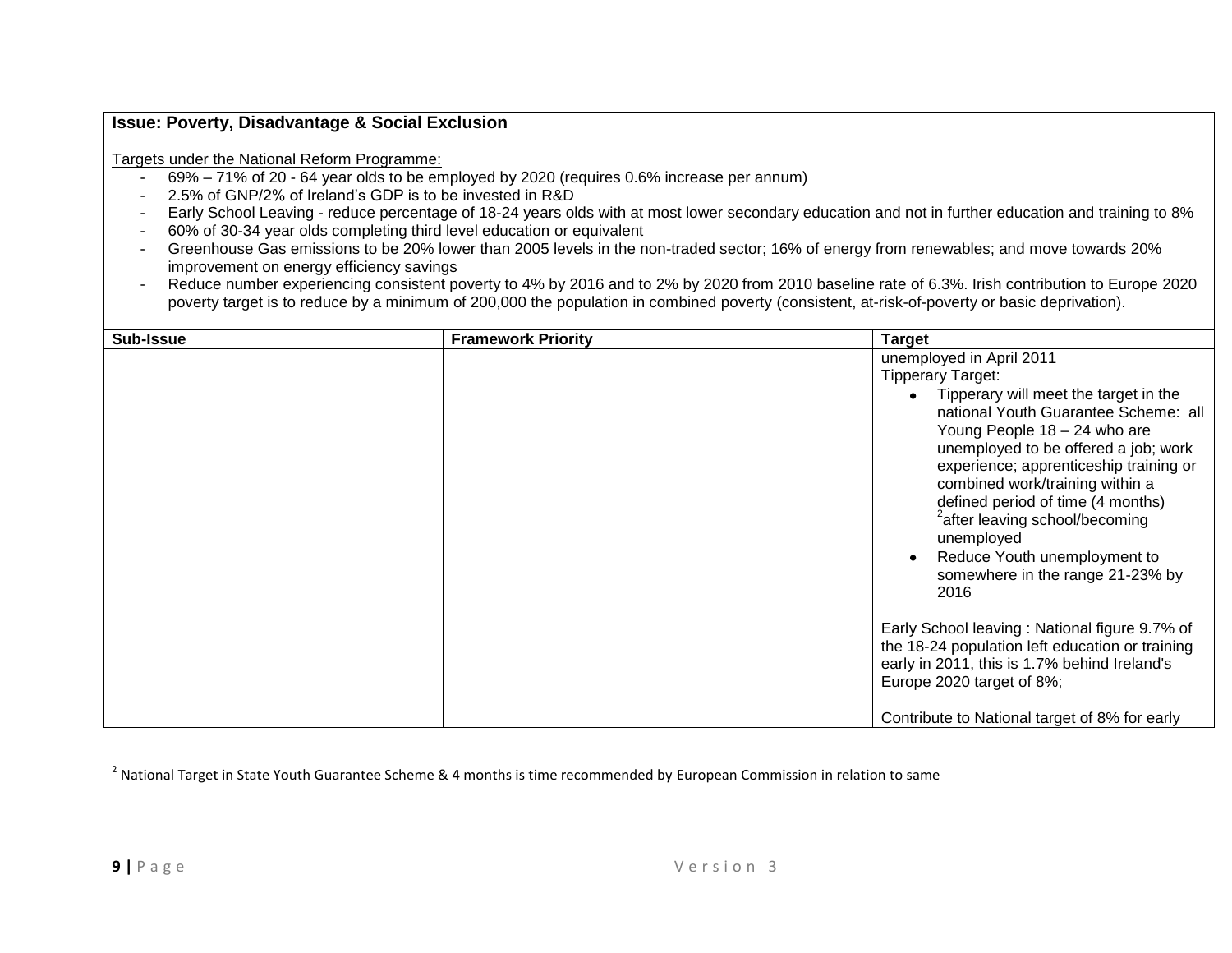- 69% 71% of 20 64 year olds to be employed by 2020 (requires 0.6% increase per annum)
- 2.5% of GNP/2% of Ireland's GDP is to be invested in R&D
- Early School Leaving reduce percentage of 18-24 years olds with at most lower secondary education and not in further education and training to 8%
- 60% of 30-34 year olds completing third level education or equivalent
- Greenhouse Gas emissions to be 20% lower than 2005 levels in the non-traded sector; 16% of energy from renewables; and move towards 20% improvement on energy efficiency savings
- Reduce number experiencing consistent poverty to 4% by 2016 and to 2% by 2020 from 2010 baseline rate of 6.3%. Irish contribution to Europe 2020 poverty target is to reduce by a minimum of 200,000 the population in combined poverty (consistent, at-risk-of-poverty or basic deprivation).

| Sub-Issue        | <b>Framework Priority</b>                                                                                                                                   | <b>Target</b>                                                                                                                                                                                                                                                                                                                                                                                                                                                                                                                                                                        |
|------------------|-------------------------------------------------------------------------------------------------------------------------------------------------------------|--------------------------------------------------------------------------------------------------------------------------------------------------------------------------------------------------------------------------------------------------------------------------------------------------------------------------------------------------------------------------------------------------------------------------------------------------------------------------------------------------------------------------------------------------------------------------------------|
|                  |                                                                                                                                                             | school leaving<br>Tipperary: One in five young people aged 15 to<br>24 years in South Tipperary who are no longer<br>in education has not completed upper second<br>level education, i.e. obtained the Leaving<br>Certificate.                                                                                                                                                                                                                                                                                                                                                       |
| Youth Engagement | 4. To maximise life opportunity potential for young<br>people and support and facilitate their contribution to<br>the sustainable development of the county | Base line benchmark established on Quality<br>of life in the County by 2020<br>South Tipperary: the Census recorded 1,892<br>young people under 25 years of age as<br>unemployed in April 2011.<br>North Tipperary: the Census recorded 1,300<br>young people under 25 years of age as<br>unemployed in April 2011<br><b>Tipperary Target:</b><br>Tipperary will meet the target in the<br>national Youth Guarantee Scheme: all<br>Young People 18 - 24 who are<br>unemployed to be offered a job; work<br>experience; apprenticeship training or<br>combined work/training within a |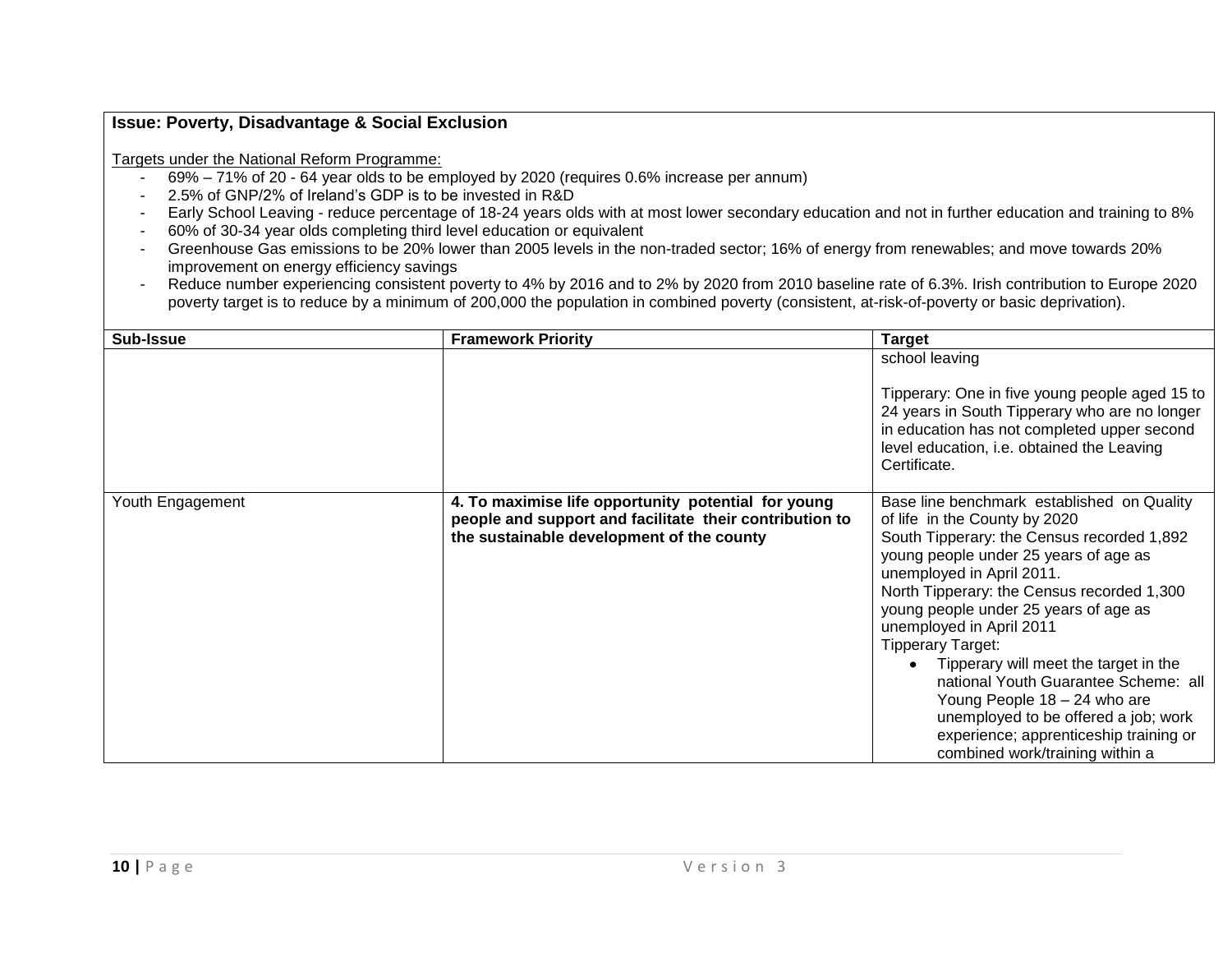Targets under the National Reform Programme:

- 69% 71% of 20 64 year olds to be employed by 2020 (requires 0.6% increase per annum)
- 2.5% of GNP/2% of Ireland's GDP is to be invested in R&D
- Early School Leaving reduce percentage of 18-24 years olds with at most lower secondary education and not in further education and training to 8%
- 60% of 30-34 year olds completing third level education or equivalent
- Greenhouse Gas emissions to be 20% lower than 2005 levels in the non-traded sector; 16% of energy from renewables; and move towards 20% improvement on energy efficiency savings
- Reduce number experiencing consistent poverty to 4% by 2016 and to 2% by 2020 from 2010 baseline rate of 6.3%. Irish contribution to Europe 2020 poverty target is to reduce by a minimum of 200,000 the population in combined poverty (consistent, at-risk-of-poverty or basic deprivation).

| Sub-Issue | <b>Framework Priority</b> | <b>Target</b>                                                                                                                                                                                                |
|-----------|---------------------------|--------------------------------------------------------------------------------------------------------------------------------------------------------------------------------------------------------------|
|           |                           | defined period of time (4 months)<br><sup>3</sup> after leaving school/becoming<br>unemployed<br>Reduce Youth unemployment to<br>$\bullet$<br>somewhere in the range 21-23% by<br>2016                       |
|           |                           | Early School leaving: National figure 9.7% of<br>the 18-24 population left education or training<br>early in 2011, this is 1.7% behind Ireland's<br>Europe 2020 target of 8%;                                |
|           |                           | Contribute to National target of 8% for early<br>school leaving                                                                                                                                              |
|           |                           | Tipperary: One in five young people aged 15 to<br>24 years in South Tipperary who are no longer<br>in education has not completed upper second<br>level education, i.e. obtained the Leaving<br>Certificate. |

<sup>&</sup>lt;sup>3</sup> National Target in State Youth Guarantee Scheme & 4 months is time recommended by European Commission in relation to same

 $\overline{\phantom{a}}$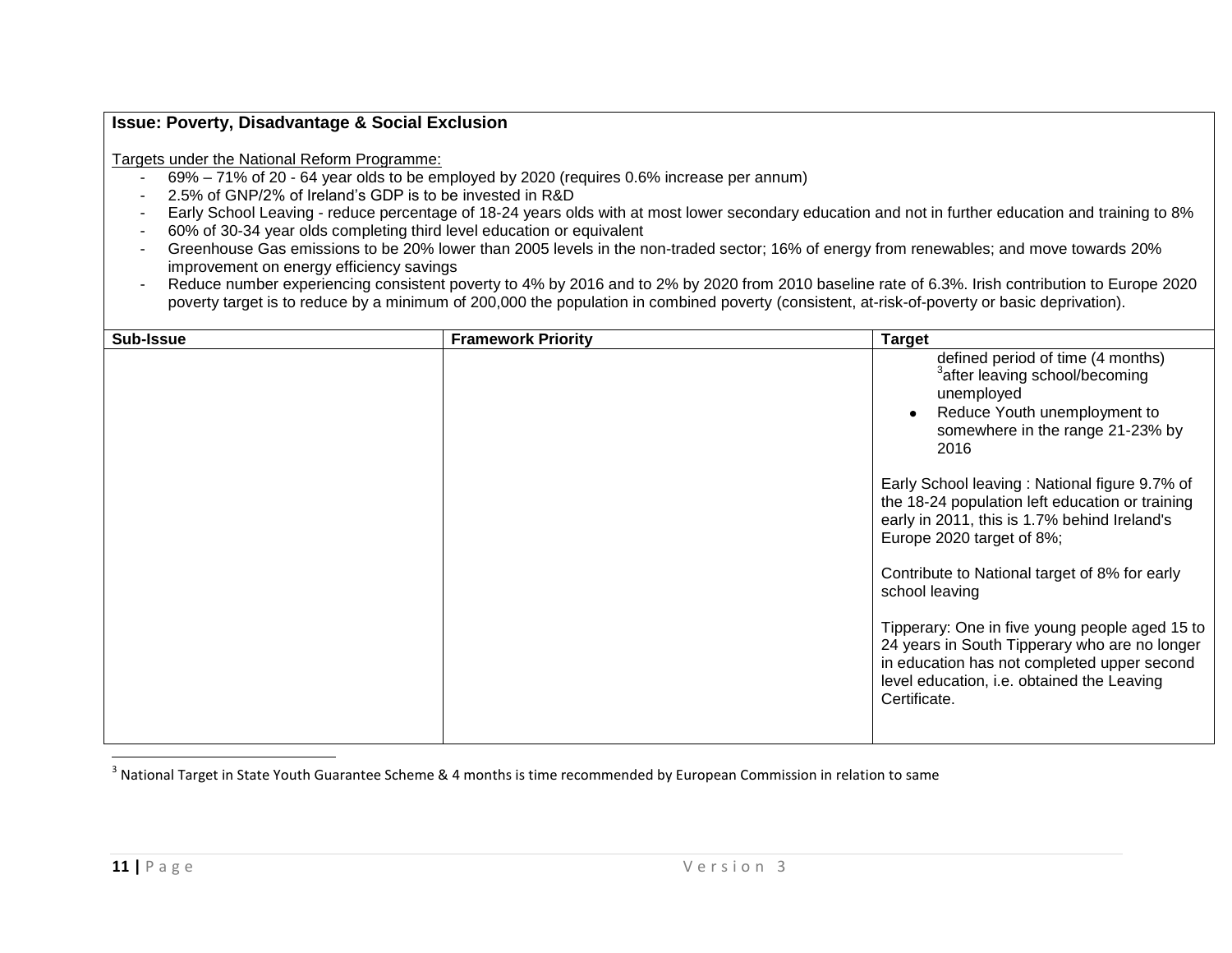- 69% 71% of 20 64 year olds to be employed by 2020 (requires 0.6% increase per annum)
- 2.5% of GNP/2% of Ireland's GDP is to be invested in R&D
- Early School Leaving reduce percentage of 18-24 years olds with at most lower secondary education and not in further education and training to 8%
- 60% of 30-34 year olds completing third level education or equivalent
- Greenhouse Gas emissions to be 20% lower than 2005 levels in the non-traded sector; 16% of energy from renewables; and move towards 20% improvement on energy efficiency savings
- Reduce number experiencing consistent poverty to 4% by 2016 and to 2% by 2020 from 2010 baseline rate of 6.3%. Irish contribution to Europe 2020 poverty target is to reduce by a minimum of 200,000 the population in combined poverty (consistent, at-risk-of-poverty or basic deprivation).

| Sub-Issue                                                                                                                                                                                                                                                                                                                                           | <b>Framework Priority</b>                                                                                                                              | <b>Target</b>                                                                                                                                                                                                                                                                                                                                                                                                                                                                            |
|-----------------------------------------------------------------------------------------------------------------------------------------------------------------------------------------------------------------------------------------------------------------------------------------------------------------------------------------------------|--------------------------------------------------------------------------------------------------------------------------------------------------------|------------------------------------------------------------------------------------------------------------------------------------------------------------------------------------------------------------------------------------------------------------------------------------------------------------------------------------------------------------------------------------------------------------------------------------------------------------------------------------------|
| Marginalised communities - lack of access to<br>supports; opportunities; services; education &<br>work. Groups included<br><b>Travellers &amp; Roma</b><br>Non Irish Nationals<br>Asylum seekers<br>Violence against women<br>Young lone parents living in rented<br>accommodation without support networks<br>Lone parents more at risk of poverty | 5. Reduce the marginalisation of specific communities<br>- Travelling community<br>- Non Irish Nationals & Asylum Seekers<br>- Lone parents<br>- LGBTI | Base line benchmark established on Quality<br>of life in the County by 2020<br>Numbers of travellers completing second<br>level education (using baseline data as<br>gathered to determine)                                                                                                                                                                                                                                                                                              |
| The needs of vulnerable families children and<br>young people<br>- level of foster care<br>- Number of children at risk<br>inadequate parenting skills<br>- drug abuse/misuse and affect on children<br>- persistent poverty                                                                                                                        | 6. Provide a targeted and Integrated response to the<br>needs of vulnerable families, children / young people in<br>areas of greatest risk             | Contribute to the national target of reducing<br>consistent poverty to 4 % by 2015 (interim<br>target) and to 2% or less by 2020 from a<br>baseline of 6.2% (no county measure of<br>poverty)<br>All County Children services Plan to be<br>Completed by 2018<br>Partnership, Prevention and Family Support<br>programme established in the county.<br>Target: X number of families to be supported<br>through the Partnership, Prevention and<br>Family Support programme (figure to be |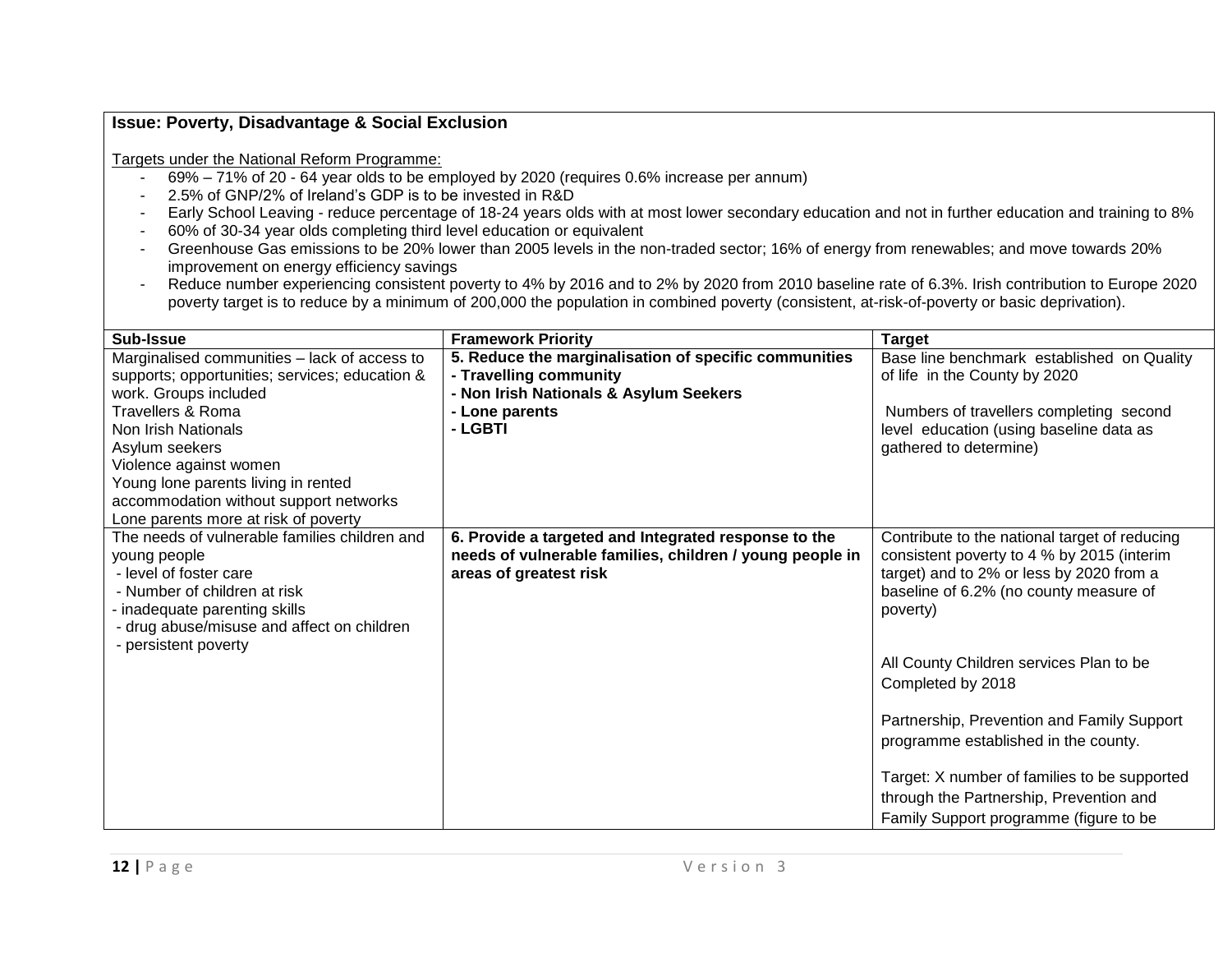- 69% 71% of 20 64 year olds to be employed by 2020 (requires 0.6% increase per annum)
- 2.5% of GNP/2% of Ireland's GDP is to be invested in R&D
- Early School Leaving reduce percentage of 18-24 years olds with at most lower secondary education and not in further education and training to 8%
- 60% of 30-34 year olds completing third level education or equivalent
- Greenhouse Gas emissions to be 20% lower than 2005 levels in the non-traded sector; 16% of energy from renewables; and move towards 20% improvement on energy efficiency savings
- Reduce number experiencing consistent poverty to 4% by 2016 and to 2% by 2020 from 2010 baseline rate of 6.3%. Irish contribution to Europe 2020 poverty target is to reduce by a minimum of 200,000 the population in combined poverty (consistent, at-risk-of-poverty or basic deprivation).

| Sub-Issue                                                                                                                                                                                                                                                                                                                           | <b>Framework Priority</b>                                                                                                                                                                                 | <b>Target</b>                                                                                                                                                                                                                                                     |
|-------------------------------------------------------------------------------------------------------------------------------------------------------------------------------------------------------------------------------------------------------------------------------------------------------------------------------------|-----------------------------------------------------------------------------------------------------------------------------------------------------------------------------------------------------------|-------------------------------------------------------------------------------------------------------------------------------------------------------------------------------------------------------------------------------------------------------------------|
|                                                                                                                                                                                                                                                                                                                                     |                                                                                                                                                                                                           | established)                                                                                                                                                                                                                                                      |
| Support for families and people who are<br>homeless and the need for supported housing<br>for key at risk groups - such as people<br>following rehabilitation from substance misuse,<br>young people coming from the care system,<br>people with mental health difficulties, families<br>who are victims of violence/domestic abuse | 7. Provide an integrated targeted response for those<br>sectors of society who find it difficult to sustain a<br>home.                                                                                    | Contribute to national target of eliminating<br>homelessness by 2016<br>231 presented as homeless to Tipperary<br>County Council in 2014<br>No person to be in occupation of emergency<br>homeless accommodation for longer than 6<br>months (data to be sourced) |
| The needs of older people<br>- contribution to society & communities<br>generally<br>- access to supports and services, including<br>recreational pursuits (quality of life)<br>-access by elderly with chronic illness to<br>services and supports<br>-security and safety issues<br>-isolation and loneliness                     | 8. Develop an integrated response to the needs of the<br>elderly population with a particular focus on those<br>areas which are geographically isolated and where the<br>concentration of 65+ is greatest | Age friendly county plan in place by 2018 and<br>baseline set and targets set for core areas.                                                                                                                                                                     |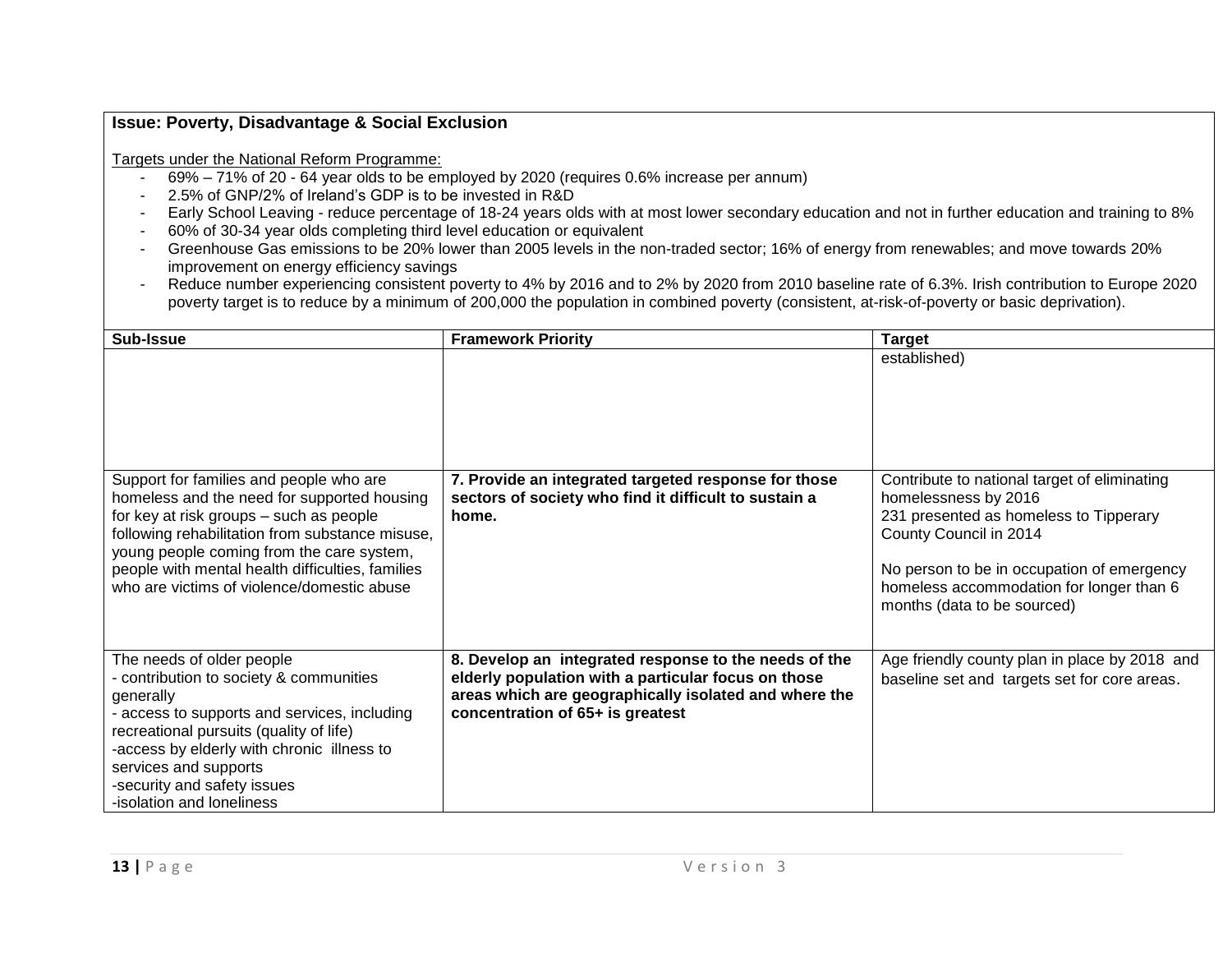- 69% 71% of 20 64 year olds to be employed by 2020 (requires 0.6% increase per annum)
- 2.5% of GNP/2% of Ireland's GDP is to be invested in R&D
- Early School Leaving reduce percentage of 18-24 years olds with at most lower secondary education and not in further education and training to 8%
- 60% of 30-34 year olds completing third level education or equivalent
- Greenhouse Gas emissions to be 20% lower than 2005 levels in the non-traded sector; 16% of energy from renewables; and move towards 20% improvement on energy efficiency savings
- Reduce number experiencing consistent poverty to 4% by 2016 and to 2% by 2020 from 2010 baseline rate of 6.3%. Irish contribution to Europe 2020 poverty target is to reduce by a minimum of 200,000 the population in combined poverty (consistent, at-risk-of-poverty or basic deprivation).

| Sub-Issue                                                                                                                                                                                                                        | <b>Framework Priority</b>                                                                                                                                                                                      | <b>Target</b>                                                                                                                                                                                                                                                              |
|----------------------------------------------------------------------------------------------------------------------------------------------------------------------------------------------------------------------------------|----------------------------------------------------------------------------------------------------------------------------------------------------------------------------------------------------------------|----------------------------------------------------------------------------------------------------------------------------------------------------------------------------------------------------------------------------------------------------------------------------|
| Substance Misuse/Abuse<br>-antisocial behaviour<br>-educational difficulties<br>- vulnerable children & family members<br>-mental health & well being<br>- community disintegration<br>-increase in petty and high level crime   | 9. Develop an integrated response to reducing the level<br>of substance misuse/abuse in agreed targeted areas                                                                                                  | Local Drugs Taskforce Plan in place by 2020<br>with key baseline data identified and targets<br>set                                                                                                                                                                        |
| Access to social, cultural, educational and<br>employment opportunities for people with<br>disabilities                                                                                                                          | 10. Develop an integrated approach to supporting<br>people of all ages with disabilities to access<br>opportunities so that their quality of life is improved.                                                 | Whole county disability plan in place by 2018<br>with baseline data and targets set                                                                                                                                                                                        |
| Health & Wellbeing<br>Including mental health and wellbeing and<br>suicide prevention<br>Physical health and wellbeing<br>Obesity<br>Access to cultural, heritage, recreational and<br>sporting opportunities to build wellbeing | 11. Integrated response in relation to health and<br>wellbeing of the community in relation to marginalised<br>groups and areas                                                                                | Base line benchmark established on Quality<br>of life in the County by 2020                                                                                                                                                                                                |
| Access to life- long learning and educational<br>opportunities with a view to improving the<br>wellbeing of the population in particular<br>marginalised groups                                                                  | 12. To provide opportunities for the citizens to access<br>life-long educational opportunities with a particular<br>targeted focus to provide supports for communities<br>and individuals who are marginalised | Baseline re Education:<br>Of those aged 15 years and over whose full-<br>time education had ceased, 16.7 per cent were<br>educated to at most primary level only; a<br>further 60.3 per cent attained second level<br>while 23.0 per cent were educated to third<br>level. |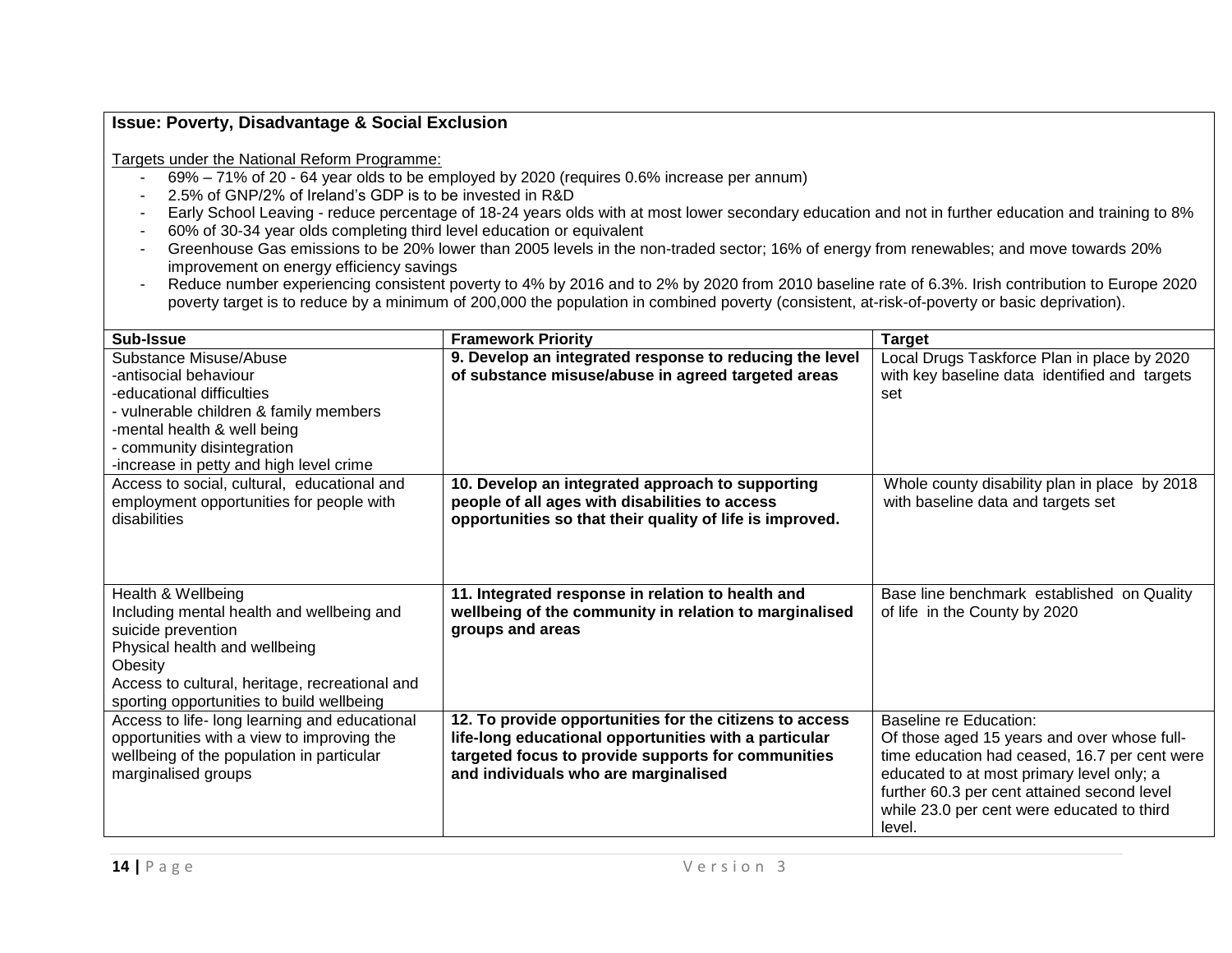- 69% 71% of 20 64 year olds to be employed by 2020 (requires 0.6% increase per annum)
- 2.5% of GNP/2% of Ireland's GDP is to be invested in R&D
- Early School Leaving reduce percentage of 18-24 years olds with at most lower secondary education and not in further education and training to 8%
- 60% of 30-34 year olds completing third level education or equivalent
- Greenhouse Gas emissions to be 20% lower than 2005 levels in the non-traded sector; 16% of energy from renewables; and move towards 20% improvement on energy efficiency savings
- Reduce number experiencing consistent poverty to 4% by 2016 and to 2% by 2020 from 2010 baseline rate of 6.3%. Irish contribution to Europe 2020 poverty target is to reduce by a minimum of 200,000 the population in combined poverty (consistent, at-risk-of-poverty or basic deprivation).

| <b>Sub-Issue</b>                                                                                                                                                                    | <b>Framework Priority</b>                                                                                                                           | <b>Target</b>                                                                                                                                                                                                                                                                                           |
|-------------------------------------------------------------------------------------------------------------------------------------------------------------------------------------|-----------------------------------------------------------------------------------------------------------------------------------------------------|---------------------------------------------------------------------------------------------------------------------------------------------------------------------------------------------------------------------------------------------------------------------------------------------------------|
|                                                                                                                                                                                     |                                                                                                                                                     | 2014: Tipperary ETB provided 634 full time<br>education programmes and 80 training<br>courses were provided in the County:<br>Part Time participants 7,500<br>Targets to be set                                                                                                                         |
|                                                                                                                                                                                     |                                                                                                                                                     | X no participating in adult literacy, community<br>education, PLCs (PLC numbers gaps) etc                                                                                                                                                                                                               |
| Fuel poverty                                                                                                                                                                        | 13. Develop the potential for alternative energy projects<br>to reduce impact of poverty in key agreed areas where<br>social deprivation is highest | County plan for fuel poverty to be completed<br>and baseline data and target set re fuel<br>poverty                                                                                                                                                                                                     |
| Those with particular difficulty in entering or<br>re-entering the workforce such as persons<br>with a disability; ex prisoners; those with<br>previous addictions; travellers; etc | 14. Targeted support for those who have particular<br>difficulty in entering the workforce                                                          | Decrease in Youth Unemployment & LTU rates<br>Increase no of people from the travelling<br>community from x to x on training programmes<br>and in employment<br>Increase no of people with disabilities from x to<br>x on training programmes and/or in<br>employment<br>Baseline and targets to be set |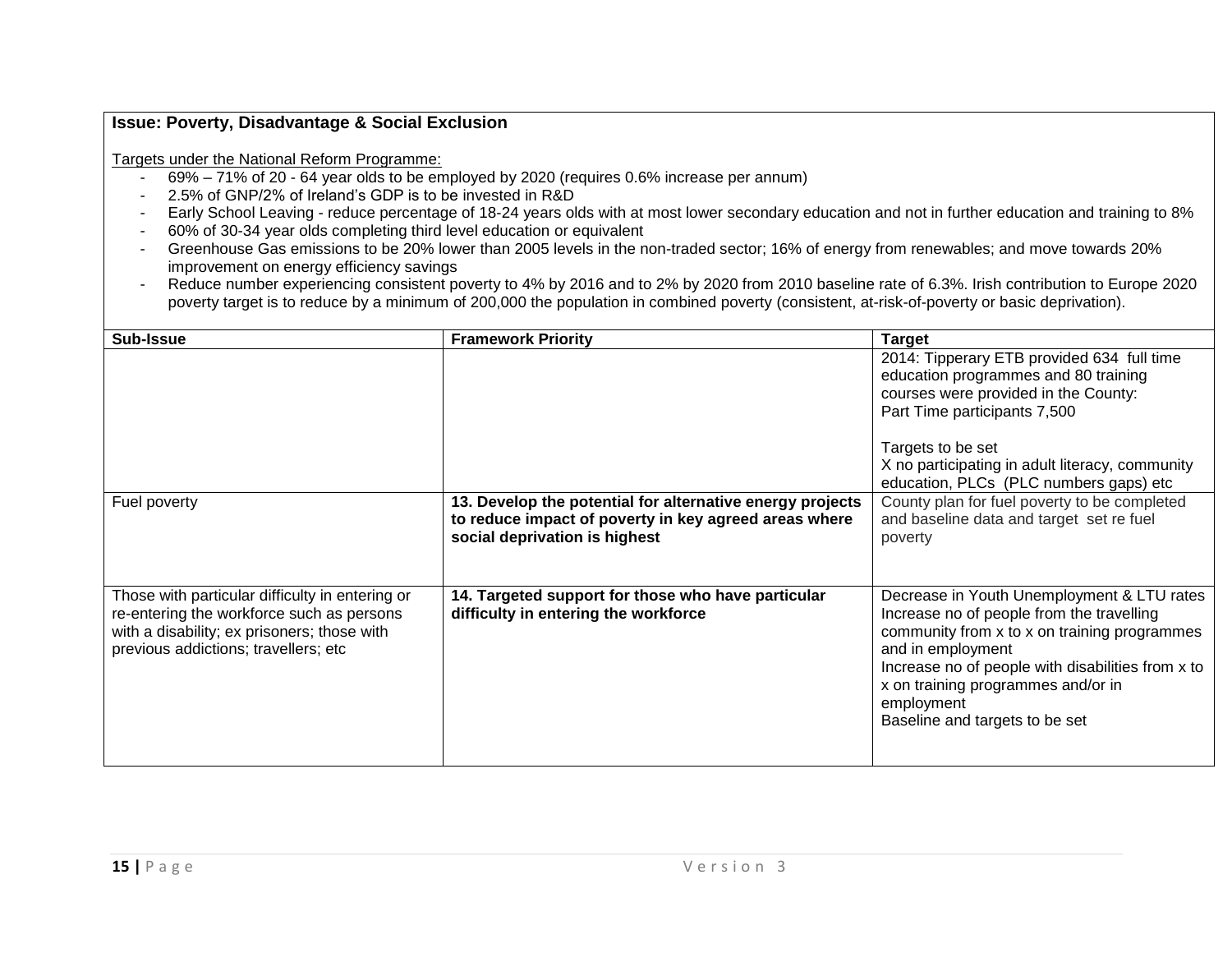| <b>Issue: Sustainable Communities</b>                                                                                                                                                                                                                                                                                                                                                                                     |                                                                                                                                                                                                                                                                                                                                                                                                                                 |                                                                                                                                                                                                                                                                                                                                                                                                                                           |  |  |  |
|---------------------------------------------------------------------------------------------------------------------------------------------------------------------------------------------------------------------------------------------------------------------------------------------------------------------------------------------------------------------------------------------------------------------------|---------------------------------------------------------------------------------------------------------------------------------------------------------------------------------------------------------------------------------------------------------------------------------------------------------------------------------------------------------------------------------------------------------------------------------|-------------------------------------------------------------------------------------------------------------------------------------------------------------------------------------------------------------------------------------------------------------------------------------------------------------------------------------------------------------------------------------------------------------------------------------------|--|--|--|
| <b>Sub-Issue</b>                                                                                                                                                                                                                                                                                                                                                                                                          | <b>Framework Priority</b>                                                                                                                                                                                                                                                                                                                                                                                                       | <b>Target</b>                                                                                                                                                                                                                                                                                                                                                                                                                             |  |  |  |
| Rural Isolation and loss of services -<br>Shops; post offices; transport, schools; Garda<br>stations, broadband; emigration and access to<br>services by other means<br>Appropriate level of facilities and services<br>relevant to the needs of the community                                                                                                                                                            | 1.Support and enable continuing improvement of<br>access to services within the community for all citizens<br>in a manner that is realistic, capable of being delivered<br>and which utilises the strengths of the existing<br>communities<br>1A. Improve the quality of life for communities through<br>supporting prioritised community infrastructural<br>development and providing prioritised relevant support<br>services | Base line benchmark established on Quality<br>of life in the County by 2020<br>Evidence based document on the level of<br>facilities & services appropriate to each tier in<br>the settlement hierarchy of the County by 2020<br>Rural Transport 2020 - 50% of passengers -<br>elderly; Youth 30%; Disability figure - to be<br>collected<br>A minimum of 30Mbp (with 70 Mbp average)<br>speed availability to all areas of the county by |  |  |  |
|                                                                                                                                                                                                                                                                                                                                                                                                                           |                                                                                                                                                                                                                                                                                                                                                                                                                                 | 2020<br>North Tipperary 52.5 % of households have<br>broadband, South Tipperary 52.8 % of<br>households have broadband (CSO Regional<br>Quality of life in Ireland report 2013)<br>Broadband usage $-$ increase of $x\%$ of<br>households with broadband access - target to<br>be set                                                                                                                                                     |  |  |  |
| sustainable development of communities<br>- need to support community & voluntary<br>sector around their ability to respond to the<br>needs in the community<br>- need to develop capacity of communities to<br>maximise the effective use of their facilities<br>and services<br>-I dentify what constitutes a "quality of life" so<br>that progress can be measured/assessed<br>against expectations of the communities | 2. To support the development of sustainable resilient<br>communities, enabling them to have a meaningful<br>quality of life and to respond to the needs in their<br>community                                                                                                                                                                                                                                                  | Evidenced Based Document on i) number of<br>active community groups; ii) number of under<br>active community groups and iii) number of<br>inactive or "no" community groups in the<br>County by 2020                                                                                                                                                                                                                                      |  |  |  |